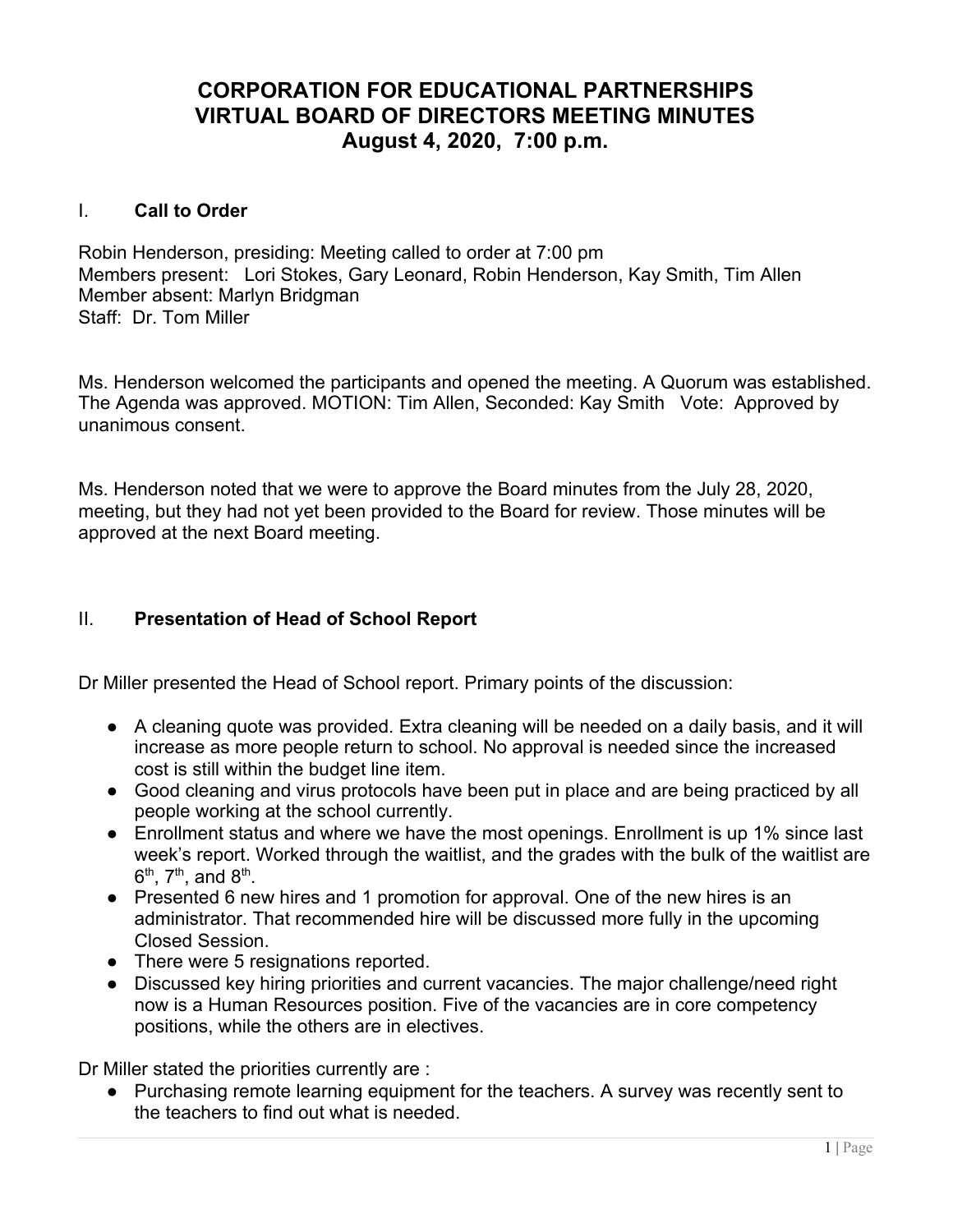- Safety materials (sanitizer, etc.)
- Marketing/branding of the school to ensure our mission and message is consistent
- Working through some compliance issues.

A Motion was requested to approve the new hires (minus the administrative position) and promotion. MOTION: Kay Smith, Seconded: Tim Allen Vote: Approved by unanimous consent.

Ms. Henderson then noted that we needed to approve the amended agenda, since the Minutes from the last meeting were not presented for approval. MOTION: Gary Leonard, Seconded: Lori Stokes Vote: Approved by unanimous consent.

### III. **Board Closed Session**

Motion made to go into closed session to discuss personnel matters at 7:16 pm. MOTION: Gary Leonard, Seconded: Kay Smith Vote: Approved by unanimous consent.

Motion made to begin closed session at 7:18 pm. MOTION: Gary Leonard, Seconded: Tim Allen Vote: Approved by unanimous consent.

Members present: Lori Stokes, Gary Leonard, Robin Henderson, Kay Smith, Tim Allen Member absent: Marlyn Bridgman Staff: Dr. Tom Miller

Motion made to leave closed session at 8:07 pm. MOTION: Tim Allen, Seconded: Gary Leonard Vote: Approved by unanimous consent

Closed session ended and a return to the open session meeting took place.

# IV. **Action Items**

Motion made to go back to open session at 8:10 pm. MOTION: Tim Allen, Seconded: Kay Smith Vote: Approved by unanimous consent.

Motion made to approve Mr. Dennis Noble for middle school administrator at 8:11 pm. MOTION: Tim Allen, Seconded: Gary Leonard. Vote: Approved by unanimous consent.

Motion made to accept the resignation of Mr. Carroll Reed and pay him through the end of August 2020 at 8:11 pm. MOTION: Tim Allen, Seconded: Kay Smith. Vote: Approved by unanimous consent.

### V. **Next Board Meeting**

Ms. Henderson stated the next Board meeting will be held virtually on Tuesday, August 11, 2020. Ms. Henderson thanked Dr. Miller for all of the hard work he is doing and all the teachers for their support, patience and commitment to SWA.